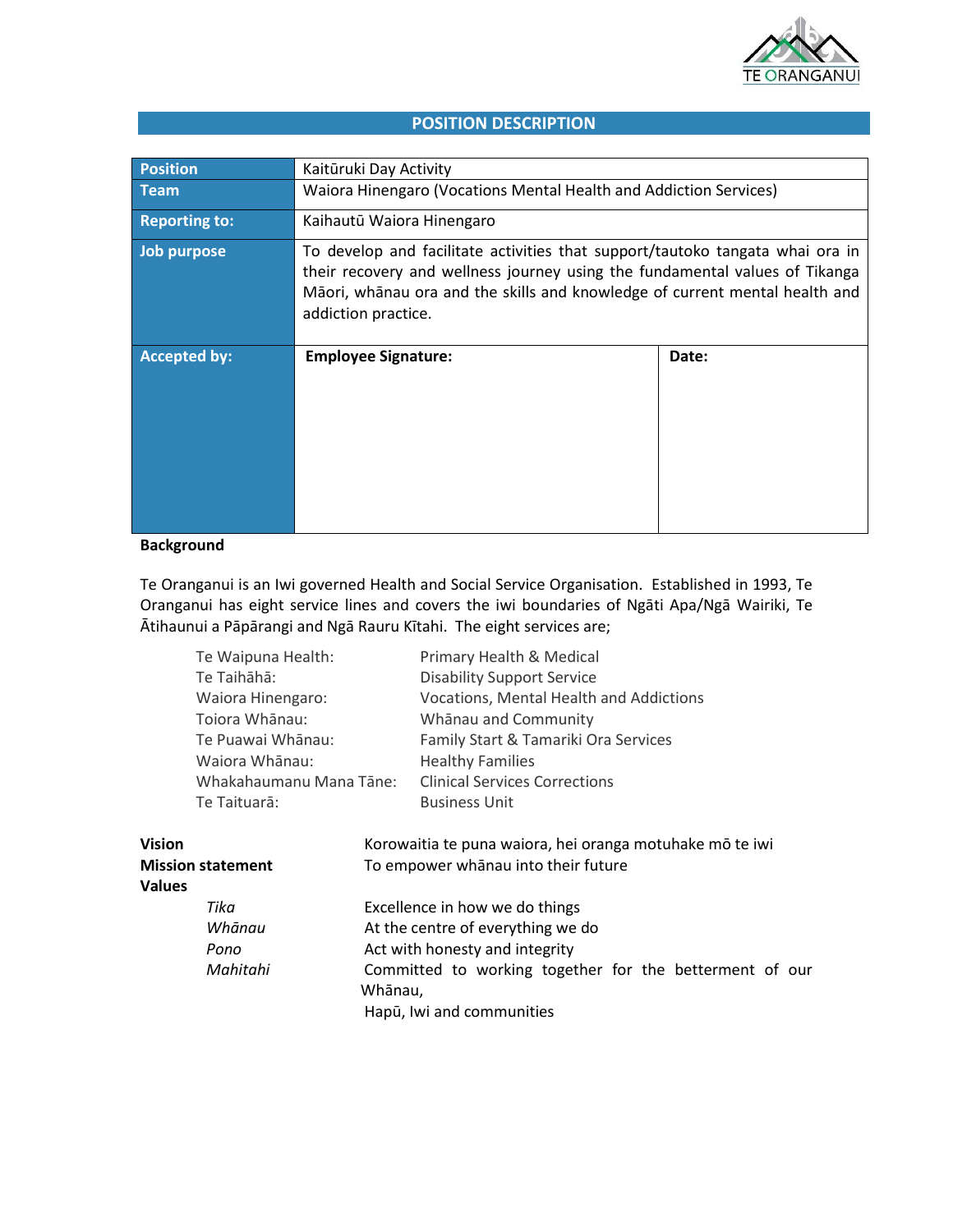## **KRA 1: Supporting tangata whai ora**

#### **Tasks:**

- Design and deliver collective activities based on feedback from tangata whai ora.
- Work on the implementation of goals in a creative and supportive way using the recovery principles and wellness
- Monitor, support and report changes in mental wellbeing to keyworkers
- Use Co-Existing Problem knowledge to ensure receiving all round care
- Use whānau ora and tikanga Māori approaches in all work
- Encourage and provide community participation options
- Administer medication according to policy, procedure, medical directives and instructions
- Keep the facility clean and organised and use any equipment and vehicles in a safe manner

## **KRA 2: Collaboration and team work**

#### **Tasks:**

- Have active and current relationships with organisations that focus on mental health and/or addiction service provision
- Work in a collaborative way with internal services and external agencies when "shared care" and Co Existing Problem services needed
- Work with kaitūruki to ensure all needs are met in relation to mental health and addiction
- Work with the registered nurse when necessary including taking and following advice on the clinical aspects of day activity

### **KRA 3: Client Information Management**

Ensure client information and documentation is accurate and timely

### **Tasks:**

- All administration and documentation are completed in accordance with service and organisational guidelines and within specified timeframes
- Complete all reporting and communication requirements in a timely manner
- Participate in quality improvement activities as required

### **KRA 4: Supervision**

Ensure safe practice to tangata whai ora and their whānau through actively participating in regular supervision

**Tasks:**

- Actively participate in regular supervision, making a positive contribution to the development of a co-operative relationship with the supervisor
- Ensure that all practice issues are taken to supervision;
- Manage work priorities, personal workload and stress levels with the support of the supervisor
- Regularly reflect on own practice and adjust as necessary to ensure a quality service to whānau

### **KRA 5: Knowledge & Relationships**

To stay abreast of developments and build strong community links that enhance the service provided to rangatahi and their whānau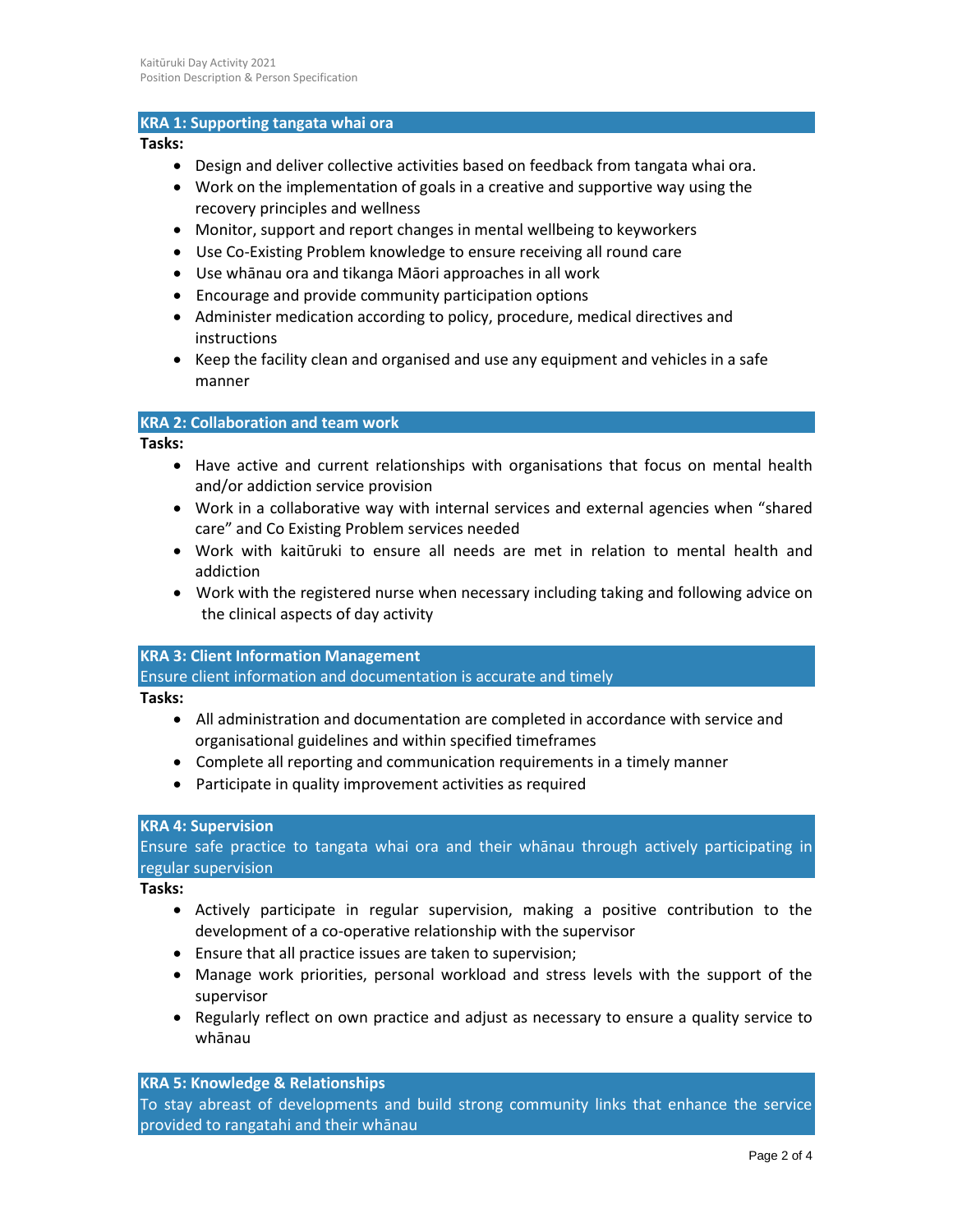### **Tasks**

- Continuously build your knowledge base on the developments of the mental health and addictions sector to ensure whānau are receiving the best possible service
- Work constructively with colleagues within Te Oranganui and across the sector to improve outcomes for whānau participating in mental health and addiction services
- Actively participate in all team and one-on-one hui and workshops
- Develop and maintain key relationships across all sectors to support easier access to services when working with Whānau

## **General Provisions**

- Actively participate in Te Oranganui kaupapa activities including attending hui, karakia, whakawhanaungatanga, waiata sessions etc.
- Uphold the principles of Whānau Ora working across teams and functions; acknowledging the unique skills and abilities all kaimahi bring
- Ensure you maintain an accurate and up to date understanding of Te Oranganui policies and that you uphold these at all times;
- Ensure the health & safety of yourself as well as others in your working environment, upholding organisational health and safety policies and procedures at all times;
- Proactively promote Te Oranganui in a positive light in all activities
- Actively participate in ongoing professional development and in-service training opportunities

# **PERSON SPECIFICATION**

# **Experience & Qualifications**

- Level 4 national qualification or equivalent in mental health and/ or addictions or a commitment to work towards one
- Experience working with mental health and addiction services
- Can use a computer for administrative needs including word processing, communication and internet research

# **Skills and Attributes**

- Non-Smoker or full commitment to remain smoke-free during the hours of work (including breaks)
- Excellent facilitation and communication skills
- Understand and be committed to improving health for Māori
- Open to different perspectives of tangata whai ora
- Believe in and can implement the recovery approach
- Well organised and can prioritise
- Able to maintain confidentiality
- Is acceptable to whānau, hapu and iwi and Māori community
- Creative and innovative within restricted resources

### **Physical Attributes – Community based worker**

- A medium degree of physically capacity is required as the work involves standing, walking, sitting, stretching, twisting bending and lifting/moving weights up to and above 15 kilograms frequently.
- Ability to move about and undertake necessary duties (sometimes in restricted spaces) both in an office environment and out in the community